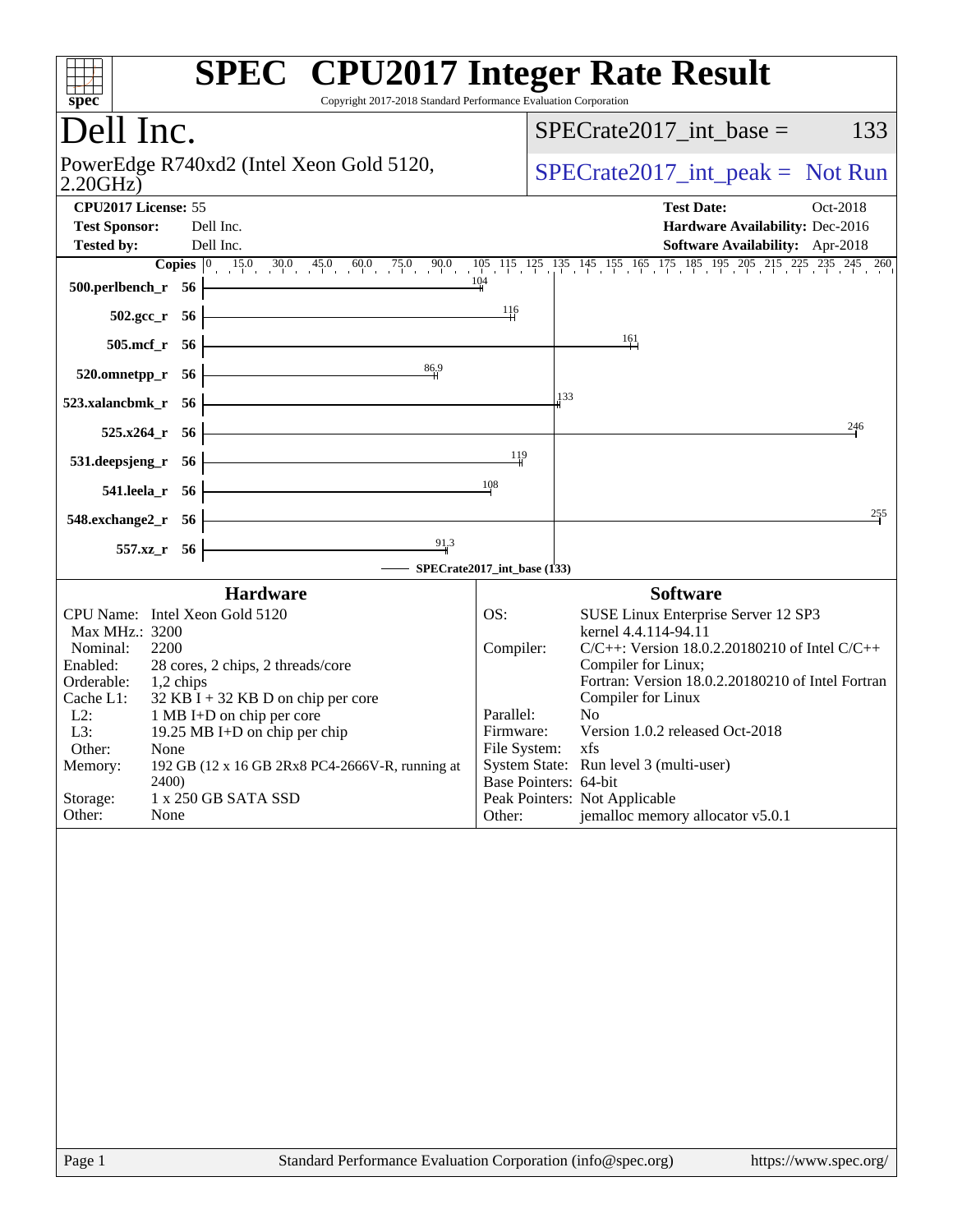

Copyright 2017-2018 Standard Performance Evaluation Corporation

### Dell Inc.

2.20GHz) PowerEdge R740xd2 (Intel Xeon Gold 5120,  $\vert$  [SPECrate2017\\_int\\_peak =](http://www.spec.org/auto/cpu2017/Docs/result-fields.html#SPECrate2017intpeak) Not Run

SPECrate  $2017$  int base = 133

**[CPU2017 License:](http://www.spec.org/auto/cpu2017/Docs/result-fields.html#CPU2017License)** 55 **[Test Date:](http://www.spec.org/auto/cpu2017/Docs/result-fields.html#TestDate)** Oct-2018 **[Test Sponsor:](http://www.spec.org/auto/cpu2017/Docs/result-fields.html#TestSponsor)** Dell Inc. **[Hardware Availability:](http://www.spec.org/auto/cpu2017/Docs/result-fields.html#HardwareAvailability)** Dec-2016 **[Tested by:](http://www.spec.org/auto/cpu2017/Docs/result-fields.html#Testedby)** Dell Inc. **[Software Availability:](http://www.spec.org/auto/cpu2017/Docs/result-fields.html#SoftwareAvailability)** Apr-2018

#### **[Results Table](http://www.spec.org/auto/cpu2017/Docs/result-fields.html#ResultsTable)**

|                                  | <b>Base</b>   |                |                |                | <b>Peak</b>  |                |       |               |                |              |                |              |                |              |
|----------------------------------|---------------|----------------|----------------|----------------|--------------|----------------|-------|---------------|----------------|--------------|----------------|--------------|----------------|--------------|
| <b>Benchmark</b>                 | <b>Copies</b> | <b>Seconds</b> | <b>Ratio</b>   | <b>Seconds</b> | <b>Ratio</b> | <b>Seconds</b> | Ratio | <b>Copies</b> | <b>Seconds</b> | <b>Ratio</b> | <b>Seconds</b> | <b>Ratio</b> | <b>Seconds</b> | <b>Ratio</b> |
| 500.perlbench_r                  | 56            | 846            | 105            | 855            | 104          |                |       |               |                |              |                |              |                |              |
| $502.\text{gcc\_r}$              | 56            | 675            | 117            | 684            | 116          |                |       |               |                |              |                |              |                |              |
| $505$ .mcf r                     | 56            | 553            | 164            | 562            | 161          |                |       |               |                |              |                |              |                |              |
| 520.omnetpp_r                    | 56            | 832            | 88.3           | 845            | 86.9         |                |       |               |                |              |                |              |                |              |
| 523.xalancbmk r                  | 56            | 440            | 134            | 443            | 133          |                |       |               |                |              |                |              |                |              |
| $525.x264$ r                     | 56            | 398            | 246            | 399            | 246          |                |       |               |                |              |                |              |                |              |
| 531.deepsjeng_r                  | 56            | 533            | 120            | 539            | <u>119</u>   |                |       |               |                |              |                |              |                |              |
| 541.leela_r                      | 56            | 856            | 108            | 855            | 108          |                |       |               |                |              |                |              |                |              |
| 548.exchange2_r                  | 56            | 576            | 255            | 575            | 255          |                |       |               |                |              |                |              |                |              |
| 557.xz r                         | 56            | 658            | 92.0           | 662            | 91.3         |                |       |               |                |              |                |              |                |              |
| $SPECrate2017$ int base =<br>133 |               |                |                |                |              |                |       |               |                |              |                |              |                |              |
| $SPECrate2017\_int\_peak =$      |               |                | <b>Not Run</b> |                |              |                |       |               |                |              |                |              |                |              |

Results appear in the [order in which they were run](http://www.spec.org/auto/cpu2017/Docs/result-fields.html#RunOrder). Bold underlined text [indicates a median measurement.](http://www.spec.org/auto/cpu2017/Docs/result-fields.html#Median)

#### **[Submit Notes](http://www.spec.org/auto/cpu2017/Docs/result-fields.html#SubmitNotes)**

 The numactl mechanism was used to bind copies to processors. The config file option 'submit' was used to generate numactl commands to bind each copy to a specific processor. For details, please see the config file.

### **[Operating System Notes](http://www.spec.org/auto/cpu2017/Docs/result-fields.html#OperatingSystemNotes)**

Stack size set to unlimited using "ulimit -s unlimited"

#### **[General Notes](http://www.spec.org/auto/cpu2017/Docs/result-fields.html#GeneralNotes)**

Environment variables set by runcpu before the start of the run: LD\_LIBRARY\_PATH = "/home/cpu2017/lib/ia32:/home/cpu2017/lib/intel64:/home/cpu2017/je5.0.1-32:/home/cpu2017/je5.0.1-64" Binaries compiled on a system with 1x Intel Core i7-4790 CPU + 32GB RAM memory using Redhat Enterprise Linux 7.4 Yes: The test sponsor attests, as of date of publication, that CVE-2017-5754 (Meltdown) is mitigated in the system as tested and documented. Yes: The test sponsor attests, as of date of publication, that CVE-2017-5753 (Spectre variant 1) is mitigated in the system as tested and documented. Yes: The test sponsor attests, as of date of publication, that CVE-2017-5715 (Spectre variant 2) is mitigated in the system as tested and documented. Transparent Huge Pages enabled by default Prior to runcpu invocation Filesystem page cache synced and cleared with: sync; echo 3> /proc/sys/vm/drop\_caches runcpu command invoked through numactl i.e.:

**(Continued on next page)**

| Page 2<br>Standard Performance Evaluation Corporation (info@spec.org) |  |  | https://www.spec.org/ |
|-----------------------------------------------------------------------|--|--|-----------------------|
|-----------------------------------------------------------------------|--|--|-----------------------|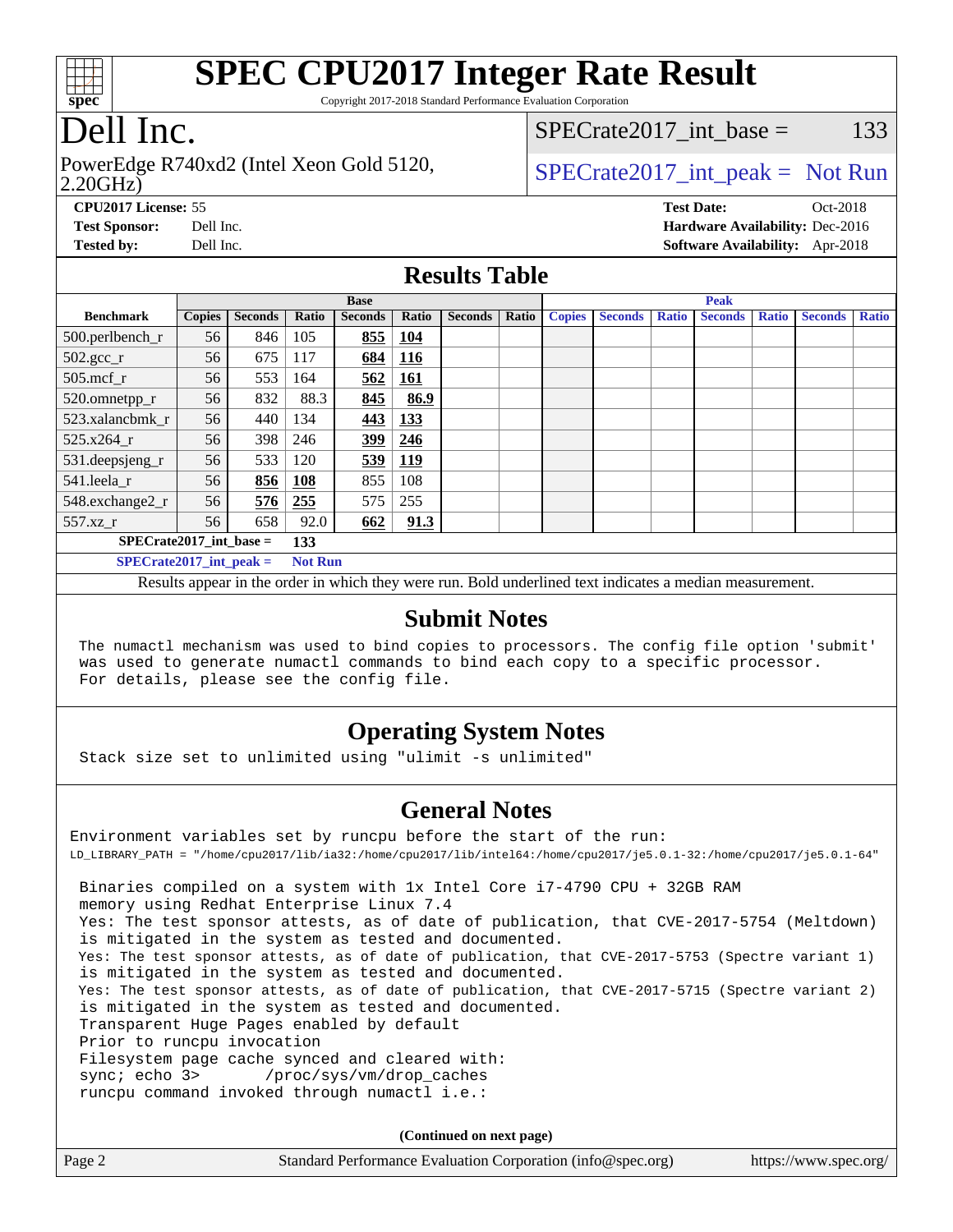

Copyright 2017-2018 Standard Performance Evaluation Corporation

### Dell Inc.

2.20GHz) PowerEdge R740xd2 (Intel Xeon Gold 5120,  $SPECTa te2017$  int peak = Not Run

 $SPECTate2017\_int\_base = 133$ 

**[Tested by:](http://www.spec.org/auto/cpu2017/Docs/result-fields.html#Testedby)** Dell Inc. **[Software Availability:](http://www.spec.org/auto/cpu2017/Docs/result-fields.html#SoftwareAvailability)** Apr-2018

**[CPU2017 License:](http://www.spec.org/auto/cpu2017/Docs/result-fields.html#CPU2017License)** 55 **[Test Date:](http://www.spec.org/auto/cpu2017/Docs/result-fields.html#TestDate)** Oct-2018 **[Test Sponsor:](http://www.spec.org/auto/cpu2017/Docs/result-fields.html#TestSponsor)** Dell Inc. **[Hardware Availability:](http://www.spec.org/auto/cpu2017/Docs/result-fields.html#HardwareAvailability)** Dec-2016

#### **[General Notes \(Continued\)](http://www.spec.org/auto/cpu2017/Docs/result-fields.html#GeneralNotes)**

 numactl --interleave=all runcpu <etc> jemalloc, a general purpose malloc implementation built with the RedHat Enterprise 7.4, and the system compiler gcc 4.8.5 sources available from jemalloc.net or <https://github.com/jemalloc/jemalloc/releases>

#### **[Platform Notes](http://www.spec.org/auto/cpu2017/Docs/result-fields.html#PlatformNotes)**

Page 3 Standard Performance Evaluation Corporation [\(info@spec.org\)](mailto:info@spec.org) <https://www.spec.org/> BIOS settings: Sub NUMA Cluster Enabled Virtualization Technology Disabled System Profile set to Custom CPU Performance set to Maximum Performance C States set to Autonomous C1E Disabled Uncore Frequency set to Dynamic Energy Efficiency Policy set to Performance Memory Patrol Scrub Disabled Logical Processor Enabled CPU Interconnect Bus Link Power Management Disabled PCI ASPM L1 Link Power Management Disabled Sysinfo program /home/cpu2017/bin/sysinfo Rev: r5974 of 2018-05-19 9bcde8f2999c33d61f64985e45859ea9 running on linux-m8ku Mon Oct 22 16:59:23 2018 SUT (System Under Test) info as seen by some common utilities. For more information on this section, see <https://www.spec.org/cpu2017/Docs/config.html#sysinfo> From /proc/cpuinfo model name : Intel(R) Xeon(R) Gold 5120 CPU @ 2.20GHz 2 "physical id"s (chips) 56 "processors" cores, siblings (Caution: counting these is hw and system dependent. The following excerpts from /proc/cpuinfo might not be reliable. Use with caution.) cpu cores : 14 siblings : 28 physical 0: cores 0 1 2 3 4 5 6 8 9 10 11 12 13 14 physical 1: cores 0 1 2 3 4 5 6 8 9 10 11 12 13 14 From lscpu: Architecture: x86\_64 CPU op-mode(s): 32-bit, 64-bit Byte Order: Little Endian CPU(s): 56 On-line CPU(s) list: 0-55 Thread(s) per core: 2 **(Continued on next page)**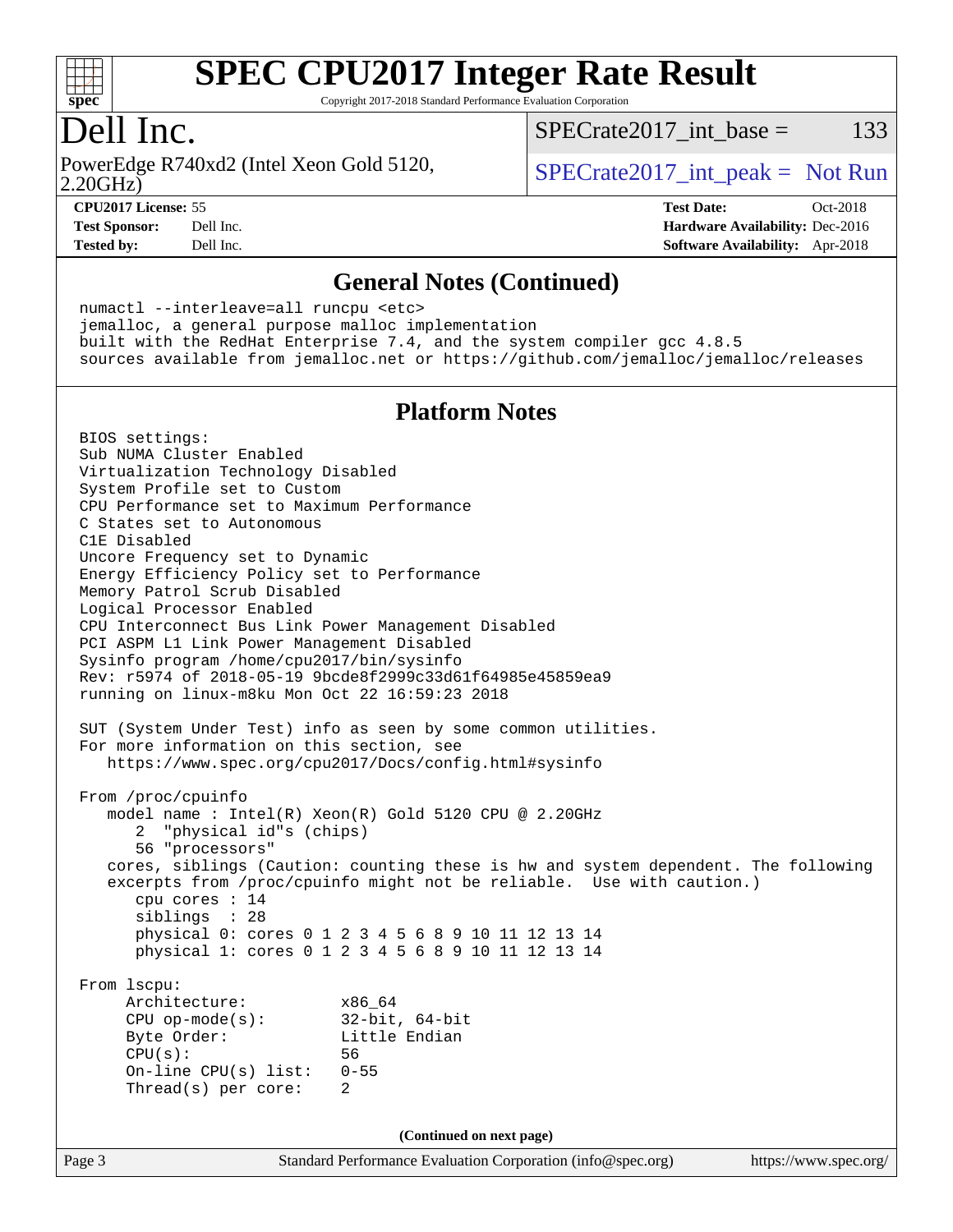

Copyright 2017-2018 Standard Performance Evaluation Corporation

## Dell Inc.

2.20GHz) PowerEdge R740xd2 (Intel Xeon Gold 5120,  $SPECTR = SPEC rate 2017 int _ peak = Not Run$ 

 $SPECTate2017\_int\_base = 133$ 

**[CPU2017 License:](http://www.spec.org/auto/cpu2017/Docs/result-fields.html#CPU2017License)** 55 **[Test Date:](http://www.spec.org/auto/cpu2017/Docs/result-fields.html#TestDate)** Oct-2018 **[Test Sponsor:](http://www.spec.org/auto/cpu2017/Docs/result-fields.html#TestSponsor)** Dell Inc. **[Hardware Availability:](http://www.spec.org/auto/cpu2017/Docs/result-fields.html#HardwareAvailability)** Dec-2016 **[Tested by:](http://www.spec.org/auto/cpu2017/Docs/result-fields.html#Testedby)** Dell Inc. **[Software Availability:](http://www.spec.org/auto/cpu2017/Docs/result-fields.html#SoftwareAvailability)** Apr-2018

#### **[Platform Notes \(Continued\)](http://www.spec.org/auto/cpu2017/Docs/result-fields.html#PlatformNotes)**

| Core(s) per socket:        | 14                                                                                   |  |  |  |  |
|----------------------------|--------------------------------------------------------------------------------------|--|--|--|--|
| Socket(s):                 | $\overline{a}$                                                                       |  |  |  |  |
| NUMA $node(s):$            | 4                                                                                    |  |  |  |  |
| Vendor ID:                 | GenuineIntel                                                                         |  |  |  |  |
| CPU family:                | 6                                                                                    |  |  |  |  |
| Model:                     | 85                                                                                   |  |  |  |  |
| Model name:                | $Intel(R)$ Xeon $(R)$ Gold 5120 CPU @ 2.20GHz                                        |  |  |  |  |
| Stepping:                  | 4                                                                                    |  |  |  |  |
| CPU MHz:                   | 2194.845                                                                             |  |  |  |  |
| BogoMIPS:                  | 4389.69                                                                              |  |  |  |  |
| Virtualization:            | $VT - x$                                                                             |  |  |  |  |
| L1d cache:                 | 32K                                                                                  |  |  |  |  |
| Lli cache:                 | 32K                                                                                  |  |  |  |  |
| $L2$ cache:                | 1024K                                                                                |  |  |  |  |
| L3 cache:                  | 19712K                                                                               |  |  |  |  |
| NUMA node0 CPU(s):         | 0, 4, 8, 12, 16, 20, 24, 28, 32, 36, 40, 44, 48, 52                                  |  |  |  |  |
| NUMA nodel CPU(s):         | 1, 5, 9, 13, 17, 21, 25, 29, 33, 37, 41, 45, 49, 53                                  |  |  |  |  |
| NUMA $node2$ $CPU(s)$ :    | 2, 6, 10, 14, 18, 22, 26, 30, 34, 38, 42, 46, 50, 54                                 |  |  |  |  |
| NUMA node3 CPU(s):         | 3, 7, 11, 15, 19, 23, 27, 31, 35, 39, 43, 47, 51, 55                                 |  |  |  |  |
| Flags:                     | fpu vme de pse tsc msr pae mce cx8 apic sep mtrr pge mca cmov                        |  |  |  |  |
|                            | pat pse36 clflush dts acpi mmx fxsr sse sse2 ss ht tm pbe syscall nx pdpelgb rdtscp  |  |  |  |  |
|                            | lm constant_tsc art arch_perfmon pebs bts rep_good nopl xtopology nonstop_tsc        |  |  |  |  |
|                            | aperfmperf eagerfpu pni pclmulqdq dtes64 monitor ds_cpl vmx smx est tm2 ssse3 sdbg   |  |  |  |  |
|                            | fma cx16 xtpr pdcm pcid dca sse4_1 sse4_2 x2apic movbe popcnt tsc_deadline_timer aes |  |  |  |  |
|                            | xsave avx f16c rdrand lahf_lm abm 3dnowprefetch ida arat epb invpcid_single pln pts  |  |  |  |  |
|                            | dtherm intel_pt rsb_ctxsw spec_ctrl retpoline kaiser tpr_shadow vnmi flexpriority    |  |  |  |  |
|                            | ept vpid fsgsbase tsc_adjust bmil hle avx2 smep bmi2 erms invpcid rtm cqm mpx        |  |  |  |  |
|                            | avx512f avx512dq rdseed adx smap clflushopt clwb avx512cd avx512bw avx512vl xsaveopt |  |  |  |  |
|                            | xsavec xgetbv1 cqm_llc cqm_occup_llc pku ospke                                       |  |  |  |  |
| /proc/cpuinfo cache data   |                                                                                      |  |  |  |  |
| cache size : 19712 KB      |                                                                                      |  |  |  |  |
|                            |                                                                                      |  |  |  |  |
|                            | From numactl --hardware WARNING: a numactl 'node' might or might not correspond to a |  |  |  |  |
| physical chip.             |                                                                                      |  |  |  |  |
| $available: 4 nodes (0-3)$ |                                                                                      |  |  |  |  |
|                            | node 0 cpus: 0 4 8 12 16 20 24 28 32 36 40 44 48 52                                  |  |  |  |  |
| node 0 size: 46908 MB      |                                                                                      |  |  |  |  |
| node 0 free: 46626 MB      |                                                                                      |  |  |  |  |
|                            | node 1 cpus: 1 5 9 13 17 21 25 29 33 37 41 45 49 53                                  |  |  |  |  |
| node 1 size: 48374 MB      |                                                                                      |  |  |  |  |
| node 1 free: 48171 MB      |                                                                                      |  |  |  |  |
|                            | node 2 cpus: 2 6 10 14 18 22 26 30 34 38 42 46 50 54                                 |  |  |  |  |
| node 2 size: 48374 MB      |                                                                                      |  |  |  |  |
| node 2 free: 48189 MB      |                                                                                      |  |  |  |  |
|                            | node 3 cpus: 3 7 11 15 19 23 27 31 35 39 43 47 51 55                                 |  |  |  |  |
| node 3 size: 48372 MB      |                                                                                      |  |  |  |  |
|                            |                                                                                      |  |  |  |  |
| (Continued on next page)   |                                                                                      |  |  |  |  |

Page 4 Standard Performance Evaluation Corporation [\(info@spec.org\)](mailto:info@spec.org) <https://www.spec.org/>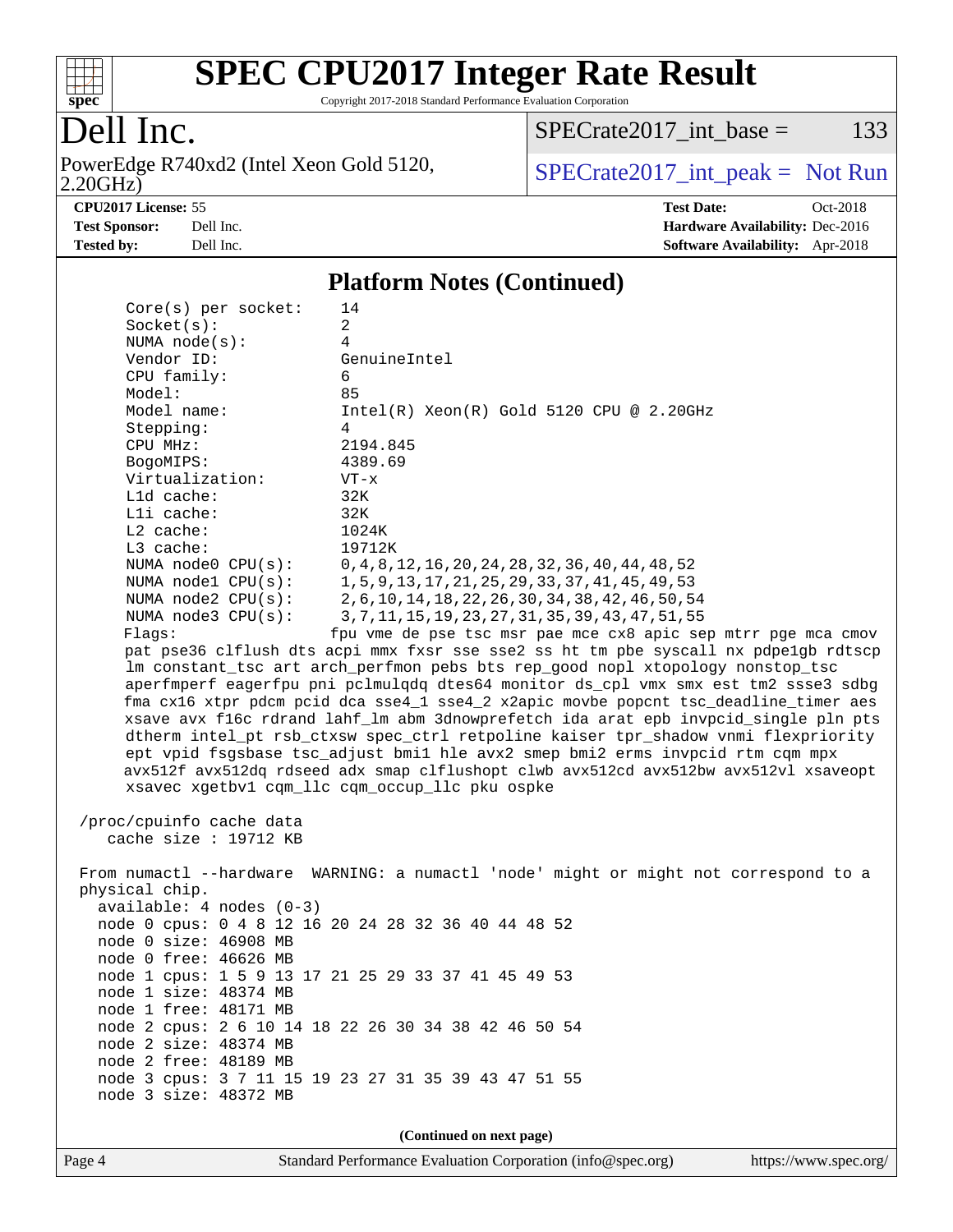

Copyright 2017-2018 Standard Performance Evaluation Corporation

### Dell Inc.

2.20GHz) PowerEdge R740xd2 (Intel Xeon Gold 5120,  $SPECTa te2017$  int peak = Not Run

SPECrate  $2017$  int base = 133

**[CPU2017 License:](http://www.spec.org/auto/cpu2017/Docs/result-fields.html#CPU2017License)** 55 **[Test Date:](http://www.spec.org/auto/cpu2017/Docs/result-fields.html#TestDate)** Oct-2018 **[Test Sponsor:](http://www.spec.org/auto/cpu2017/Docs/result-fields.html#TestSponsor)** Dell Inc. **[Hardware Availability:](http://www.spec.org/auto/cpu2017/Docs/result-fields.html#HardwareAvailability)** Dec-2016 **[Tested by:](http://www.spec.org/auto/cpu2017/Docs/result-fields.html#Testedby)** Dell Inc. **[Software Availability:](http://www.spec.org/auto/cpu2017/Docs/result-fields.html#SoftwareAvailability)** Apr-2018

#### **[Platform Notes \(Continued\)](http://www.spec.org/auto/cpu2017/Docs/result-fields.html#PlatformNotes)** node 3 free: 48176 MB node distances: node 0 1 2 3 0: 10 21 11 21 1: 21 10 21 11 2: 11 21 10 21 3: 21 11 21 10 From /proc/meminfo MemTotal: 196638956 kB HugePages\_Total: 0 Hugepagesize: 2048 kB /usr/bin/lsb\_release -d SUSE Linux Enterprise Server 12 SP3 From /etc/\*release\* /etc/\*version\* SuSE-release: SUSE Linux Enterprise Server 12 (x86\_64) VERSION = 12 PATCHLEVEL = 3 # This file is deprecated and will be removed in a future service pack or release. # Please check /etc/os-release for details about this release. os-release: NAME="SLES" VERSION="12-SP3" VERSION\_ID="12.3" PRETTY\_NAME="SUSE Linux Enterprise Server 12 SP3" ID="sles" ANSI\_COLOR="0;32" CPE\_NAME="cpe:/o:suse:sles:12:sp3" uname -a: Linux linux-m8ku 4.4.114-94.11-default #1 SMP Thu Feb 1 19:28:26 UTC 2018 (4309ff9) x86\_64 x86\_64 x86\_64 GNU/Linux Kernel self-reported vulnerability status: CVE-2017-5754 (Meltdown): Mitigation: PTI CVE-2017-5753 (Spectre variant 1): Mitigation: Barriers CVE-2017-5715 (Spectre variant 2): Mitigation: IBRS+IBPB run-level 3 Oct 22 16:58 last=5 SPEC is set to: /home/cpu2017 Filesystem Type Size Used Avail Use% Mounted on /dev/sdab4 xfs 182G 4.0G 178G 3% /home **(Continued on next page)**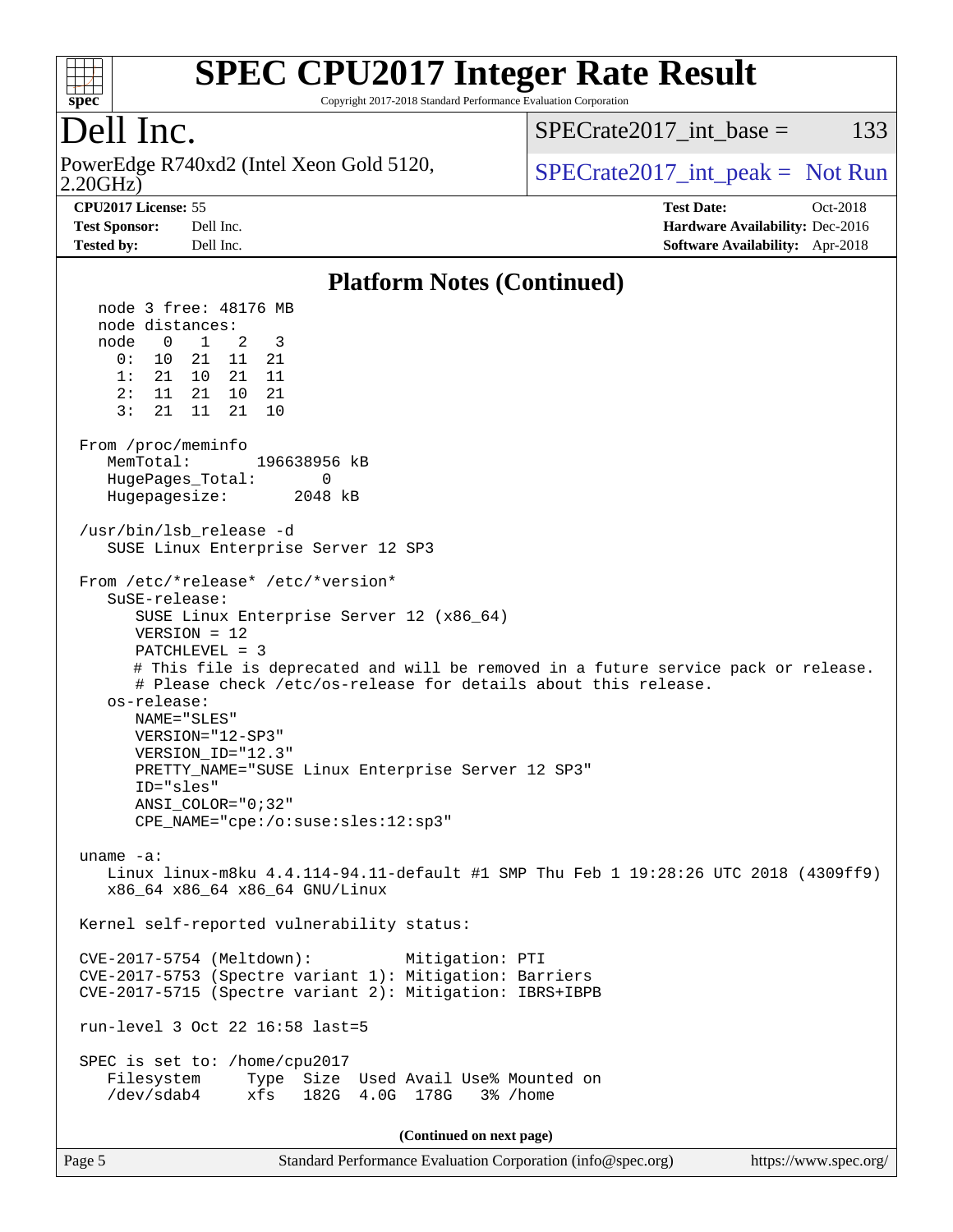

Copyright 2017-2018 Standard Performance Evaluation Corporation

### Dell Inc.

2.20GHz) PowerEdge R740xd2 (Intel Xeon Gold 5120,  $\vert$  [SPECrate2017\\_int\\_peak =](http://www.spec.org/auto/cpu2017/Docs/result-fields.html#SPECrate2017intpeak) Not Run

 $SPECTate2017\_int\_base = 133$ 

| <b>CPU2017 License: 55</b> |          |
|----------------------------|----------|
| <b>Test Sponsor:</b>       | Dell Inc |
| $\mathbf{r}$               |          |

**[CPU2017 License:](http://www.spec.org/auto/cpu2017/Docs/result-fields.html#CPU2017License)** 55 **[Test Date:](http://www.spec.org/auto/cpu2017/Docs/result-fields.html#TestDate)** Oct-2018 **[Hardware Availability:](http://www.spec.org/auto/cpu2017/Docs/result-fields.html#HardwareAvailability) Dec-2016 [Tested by:](http://www.spec.org/auto/cpu2017/Docs/result-fields.html#Testedby)** Dell Inc. **[Software Availability:](http://www.spec.org/auto/cpu2017/Docs/result-fields.html#SoftwareAvailability)** Apr-2018

#### **[Platform Notes \(Continued\)](http://www.spec.org/auto/cpu2017/Docs/result-fields.html#PlatformNotes)**

 Additional information from dmidecode follows. WARNING: Use caution when you interpret this section. The 'dmidecode' program reads system data which is "intended to allow hardware to be accurately determined", but the intent may not be met, as there are frequent changes to hardware, firmware, and the "DMTF SMBIOS" standard. BIOS Dell Inc. 1.0.2 10/19/2018 Memory: 12x 002C04B3002C 18ASF2G72PDZ-2G6E1 16 GB 2 rank 2666, configured at 2400 4x Not Specified Not Specified

(End of data from sysinfo program)

#### **[Compiler Version Notes](http://www.spec.org/auto/cpu2017/Docs/result-fields.html#CompilerVersionNotes)**

#### ============================================================================== CC 500.perlbench  $r(base)$  502.gcc  $r(base)$  505.mcf  $r(base)$  525.x264  $r(base)$  557.xz\_r(base) ----------------------------------------------------------------------------- icc (ICC) 18.0.2 20180210 Copyright (C) 1985-2018 Intel Corporation. All rights reserved. ------------------------------------------------------------------------------

```
==============================================================================
CXXC 520.omnetpp_r(base) 523.xalancbmk_r(base) 531.deepsjeng_r(base)
     541.leela_r(base)
```
----------------------------------------------------------------------------- icpc (ICC) 18.0.2 20180210

Copyright (C) 1985-2018 Intel Corporation. All rights reserved.

------------------------------------------------------------------------------

```
==============================================================================
```
 FC 548.exchange2\_r(base) ------------------------------------------------------------------------------

ifort (IFORT) 18.0.2 20180210 Copyright (C) 1985-2018 Intel Corporation. All rights reserved. ------------------------------------------------------------------------------

### **[Base Compiler Invocation](http://www.spec.org/auto/cpu2017/Docs/result-fields.html#BaseCompilerInvocation)**

[C benchmarks](http://www.spec.org/auto/cpu2017/Docs/result-fields.html#Cbenchmarks): [icc -m64 -std=c11](http://www.spec.org/cpu2017/results/res2018q4/cpu2017-20181112-09537.flags.html#user_CCbase_intel_icc_64bit_c11_33ee0cdaae7deeeab2a9725423ba97205ce30f63b9926c2519791662299b76a0318f32ddfffdc46587804de3178b4f9328c46fa7c2b0cd779d7a61945c91cd35)

[C++ benchmarks:](http://www.spec.org/auto/cpu2017/Docs/result-fields.html#CXXbenchmarks) [icpc -m64](http://www.spec.org/cpu2017/results/res2018q4/cpu2017-20181112-09537.flags.html#user_CXXbase_intel_icpc_64bit_4ecb2543ae3f1412ef961e0650ca070fec7b7afdcd6ed48761b84423119d1bf6bdf5cad15b44d48e7256388bc77273b966e5eb805aefd121eb22e9299b2ec9d9)

**(Continued on next page)**

Page 6 Standard Performance Evaluation Corporation [\(info@spec.org\)](mailto:info@spec.org) <https://www.spec.org/>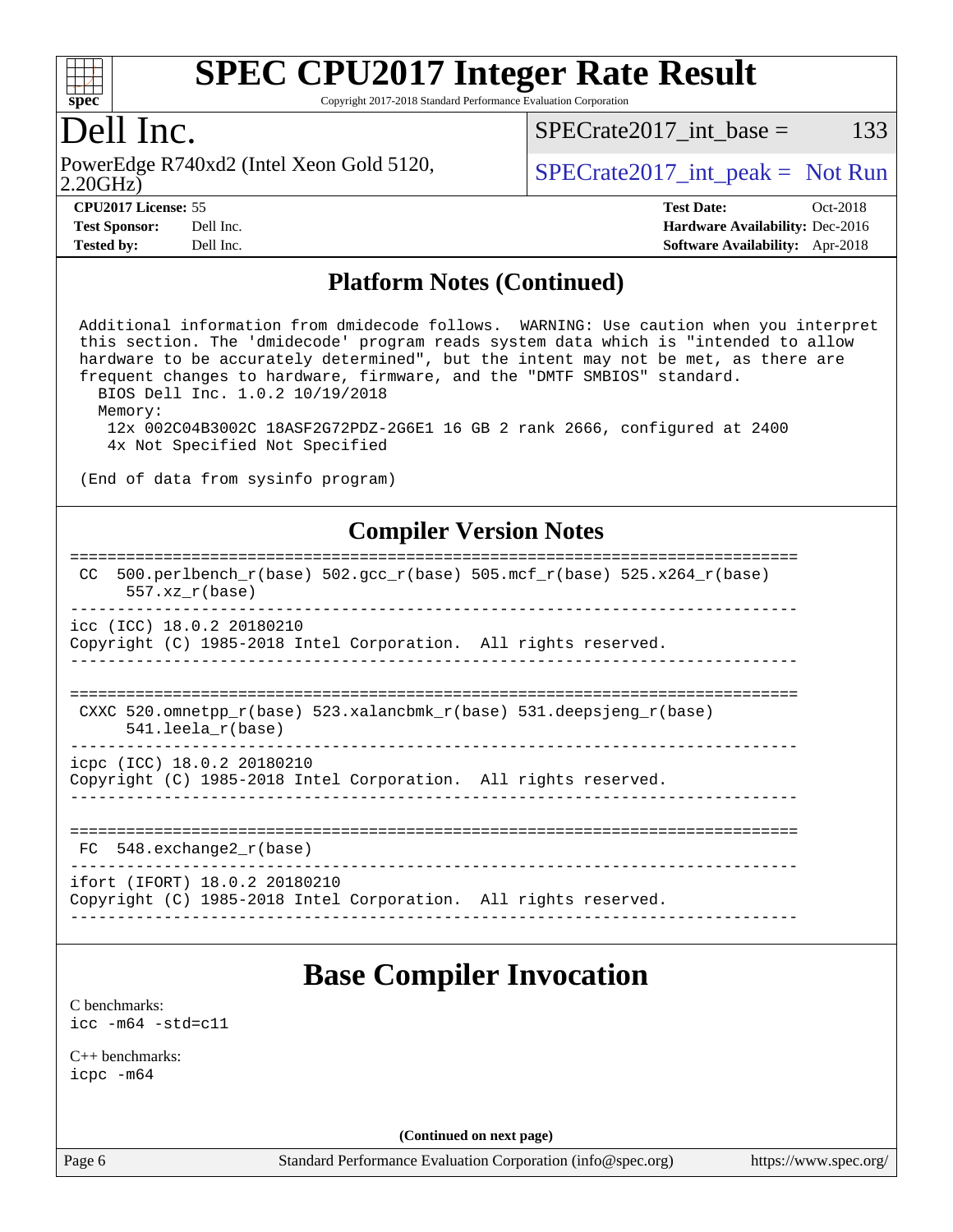

Copyright 2017-2018 Standard Performance Evaluation Corporation

### Dell Inc.

2.20GHz) PowerEdge R740xd2 (Intel Xeon Gold 5120,  $SPECTa te2017$  int peak = Not Run

 $SPECTate2017\_int\_base = 133$ 

**[CPU2017 License:](http://www.spec.org/auto/cpu2017/Docs/result-fields.html#CPU2017License)** 55 **[Test Date:](http://www.spec.org/auto/cpu2017/Docs/result-fields.html#TestDate)** Oct-2018 **[Test Sponsor:](http://www.spec.org/auto/cpu2017/Docs/result-fields.html#TestSponsor)** Dell Inc. **[Hardware Availability:](http://www.spec.org/auto/cpu2017/Docs/result-fields.html#HardwareAvailability)** Dec-2016 **[Tested by:](http://www.spec.org/auto/cpu2017/Docs/result-fields.html#Testedby)** Dell Inc. **[Software Availability:](http://www.spec.org/auto/cpu2017/Docs/result-fields.html#SoftwareAvailability)** Apr-2018

### **[Base Compiler Invocation \(Continued\)](http://www.spec.org/auto/cpu2017/Docs/result-fields.html#BaseCompilerInvocation)**

[Fortran benchmarks](http://www.spec.org/auto/cpu2017/Docs/result-fields.html#Fortranbenchmarks):

[ifort -m64](http://www.spec.org/cpu2017/results/res2018q4/cpu2017-20181112-09537.flags.html#user_FCbase_intel_ifort_64bit_24f2bb282fbaeffd6157abe4f878425411749daecae9a33200eee2bee2fe76f3b89351d69a8130dd5949958ce389cf37ff59a95e7a40d588e8d3a57e0c3fd751)

### **[Base Portability Flags](http://www.spec.org/auto/cpu2017/Docs/result-fields.html#BasePortabilityFlags)**

 500.perlbench\_r: [-DSPEC\\_LP64](http://www.spec.org/cpu2017/results/res2018q4/cpu2017-20181112-09537.flags.html#b500.perlbench_r_basePORTABILITY_DSPEC_LP64) [-DSPEC\\_LINUX\\_X64](http://www.spec.org/cpu2017/results/res2018q4/cpu2017-20181112-09537.flags.html#b500.perlbench_r_baseCPORTABILITY_DSPEC_LINUX_X64) 502.gcc\_r: [-DSPEC\\_LP64](http://www.spec.org/cpu2017/results/res2018q4/cpu2017-20181112-09537.flags.html#suite_basePORTABILITY502_gcc_r_DSPEC_LP64) 505.mcf\_r: [-DSPEC\\_LP64](http://www.spec.org/cpu2017/results/res2018q4/cpu2017-20181112-09537.flags.html#suite_basePORTABILITY505_mcf_r_DSPEC_LP64) 520.omnetpp\_r: [-DSPEC\\_LP64](http://www.spec.org/cpu2017/results/res2018q4/cpu2017-20181112-09537.flags.html#suite_basePORTABILITY520_omnetpp_r_DSPEC_LP64) 523.xalancbmk\_r: [-DSPEC\\_LP64](http://www.spec.org/cpu2017/results/res2018q4/cpu2017-20181112-09537.flags.html#suite_basePORTABILITY523_xalancbmk_r_DSPEC_LP64) [-DSPEC\\_LINUX](http://www.spec.org/cpu2017/results/res2018q4/cpu2017-20181112-09537.flags.html#b523.xalancbmk_r_baseCXXPORTABILITY_DSPEC_LINUX) 525.x264\_r: [-DSPEC\\_LP64](http://www.spec.org/cpu2017/results/res2018q4/cpu2017-20181112-09537.flags.html#suite_basePORTABILITY525_x264_r_DSPEC_LP64) 531.deepsjeng\_r: [-DSPEC\\_LP64](http://www.spec.org/cpu2017/results/res2018q4/cpu2017-20181112-09537.flags.html#suite_basePORTABILITY531_deepsjeng_r_DSPEC_LP64) 541.leela\_r: [-DSPEC\\_LP64](http://www.spec.org/cpu2017/results/res2018q4/cpu2017-20181112-09537.flags.html#suite_basePORTABILITY541_leela_r_DSPEC_LP64) 548.exchange2\_r: [-DSPEC\\_LP64](http://www.spec.org/cpu2017/results/res2018q4/cpu2017-20181112-09537.flags.html#suite_basePORTABILITY548_exchange2_r_DSPEC_LP64) 557.xz\_r: [-DSPEC\\_LP64](http://www.spec.org/cpu2017/results/res2018q4/cpu2017-20181112-09537.flags.html#suite_basePORTABILITY557_xz_r_DSPEC_LP64)

### **[Base Optimization Flags](http://www.spec.org/auto/cpu2017/Docs/result-fields.html#BaseOptimizationFlags)**

[C benchmarks](http://www.spec.org/auto/cpu2017/Docs/result-fields.html#Cbenchmarks):

[-Wl,-z,muldefs](http://www.spec.org/cpu2017/results/res2018q4/cpu2017-20181112-09537.flags.html#user_CCbase_link_force_multiple1_b4cbdb97b34bdee9ceefcfe54f4c8ea74255f0b02a4b23e853cdb0e18eb4525ac79b5a88067c842dd0ee6996c24547a27a4b99331201badda8798ef8a743f577) [-xCORE-AVX2](http://www.spec.org/cpu2017/results/res2018q4/cpu2017-20181112-09537.flags.html#user_CCbase_f-xCORE-AVX2) [-ipo](http://www.spec.org/cpu2017/results/res2018q4/cpu2017-20181112-09537.flags.html#user_CCbase_f-ipo) [-O3](http://www.spec.org/cpu2017/results/res2018q4/cpu2017-20181112-09537.flags.html#user_CCbase_f-O3) [-no-prec-div](http://www.spec.org/cpu2017/results/res2018q4/cpu2017-20181112-09537.flags.html#user_CCbase_f-no-prec-div) [-qopt-mem-layout-trans=3](http://www.spec.org/cpu2017/results/res2018q4/cpu2017-20181112-09537.flags.html#user_CCbase_f-qopt-mem-layout-trans_de80db37974c74b1f0e20d883f0b675c88c3b01e9d123adea9b28688d64333345fb62bc4a798493513fdb68f60282f9a726aa07f478b2f7113531aecce732043) [-L/usr/local/je5.0.1-64/lib](http://www.spec.org/cpu2017/results/res2018q4/cpu2017-20181112-09537.flags.html#user_CCbase_jemalloc_link_path64_4b10a636b7bce113509b17f3bd0d6226c5fb2346b9178c2d0232c14f04ab830f976640479e5c33dc2bcbbdad86ecfb6634cbbd4418746f06f368b512fced5394) [-ljemalloc](http://www.spec.org/cpu2017/results/res2018q4/cpu2017-20181112-09537.flags.html#user_CCbase_jemalloc_link_lib_d1249b907c500fa1c0672f44f562e3d0f79738ae9e3c4a9c376d49f265a04b9c99b167ecedbf6711b3085be911c67ff61f150a17b3472be731631ba4d0471706)

[C++ benchmarks:](http://www.spec.org/auto/cpu2017/Docs/result-fields.html#CXXbenchmarks)

[-Wl,-z,muldefs](http://www.spec.org/cpu2017/results/res2018q4/cpu2017-20181112-09537.flags.html#user_CXXbase_link_force_multiple1_b4cbdb97b34bdee9ceefcfe54f4c8ea74255f0b02a4b23e853cdb0e18eb4525ac79b5a88067c842dd0ee6996c24547a27a4b99331201badda8798ef8a743f577) [-xCORE-AVX2](http://www.spec.org/cpu2017/results/res2018q4/cpu2017-20181112-09537.flags.html#user_CXXbase_f-xCORE-AVX2) [-ipo](http://www.spec.org/cpu2017/results/res2018q4/cpu2017-20181112-09537.flags.html#user_CXXbase_f-ipo) [-O3](http://www.spec.org/cpu2017/results/res2018q4/cpu2017-20181112-09537.flags.html#user_CXXbase_f-O3) [-no-prec-div](http://www.spec.org/cpu2017/results/res2018q4/cpu2017-20181112-09537.flags.html#user_CXXbase_f-no-prec-div) [-qopt-mem-layout-trans=3](http://www.spec.org/cpu2017/results/res2018q4/cpu2017-20181112-09537.flags.html#user_CXXbase_f-qopt-mem-layout-trans_de80db37974c74b1f0e20d883f0b675c88c3b01e9d123adea9b28688d64333345fb62bc4a798493513fdb68f60282f9a726aa07f478b2f7113531aecce732043) [-L/usr/local/je5.0.1-64/lib](http://www.spec.org/cpu2017/results/res2018q4/cpu2017-20181112-09537.flags.html#user_CXXbase_jemalloc_link_path64_4b10a636b7bce113509b17f3bd0d6226c5fb2346b9178c2d0232c14f04ab830f976640479e5c33dc2bcbbdad86ecfb6634cbbd4418746f06f368b512fced5394) [-ljemalloc](http://www.spec.org/cpu2017/results/res2018q4/cpu2017-20181112-09537.flags.html#user_CXXbase_jemalloc_link_lib_d1249b907c500fa1c0672f44f562e3d0f79738ae9e3c4a9c376d49f265a04b9c99b167ecedbf6711b3085be911c67ff61f150a17b3472be731631ba4d0471706)

[Fortran benchmarks](http://www.spec.org/auto/cpu2017/Docs/result-fields.html#Fortranbenchmarks):

[-Wl,-z,muldefs](http://www.spec.org/cpu2017/results/res2018q4/cpu2017-20181112-09537.flags.html#user_FCbase_link_force_multiple1_b4cbdb97b34bdee9ceefcfe54f4c8ea74255f0b02a4b23e853cdb0e18eb4525ac79b5a88067c842dd0ee6996c24547a27a4b99331201badda8798ef8a743f577) [-xCORE-AVX2](http://www.spec.org/cpu2017/results/res2018q4/cpu2017-20181112-09537.flags.html#user_FCbase_f-xCORE-AVX2) [-ipo](http://www.spec.org/cpu2017/results/res2018q4/cpu2017-20181112-09537.flags.html#user_FCbase_f-ipo) [-O3](http://www.spec.org/cpu2017/results/res2018q4/cpu2017-20181112-09537.flags.html#user_FCbase_f-O3) [-no-prec-div](http://www.spec.org/cpu2017/results/res2018q4/cpu2017-20181112-09537.flags.html#user_FCbase_f-no-prec-div) [-qopt-mem-layout-trans=3](http://www.spec.org/cpu2017/results/res2018q4/cpu2017-20181112-09537.flags.html#user_FCbase_f-qopt-mem-layout-trans_de80db37974c74b1f0e20d883f0b675c88c3b01e9d123adea9b28688d64333345fb62bc4a798493513fdb68f60282f9a726aa07f478b2f7113531aecce732043) [-nostandard-realloc-lhs](http://www.spec.org/cpu2017/results/res2018q4/cpu2017-20181112-09537.flags.html#user_FCbase_f_2003_std_realloc_82b4557e90729c0f113870c07e44d33d6f5a304b4f63d4c15d2d0f1fab99f5daaed73bdb9275d9ae411527f28b936061aa8b9c8f2d63842963b95c9dd6426b8a) [-L/usr/local/je5.0.1-64/lib](http://www.spec.org/cpu2017/results/res2018q4/cpu2017-20181112-09537.flags.html#user_FCbase_jemalloc_link_path64_4b10a636b7bce113509b17f3bd0d6226c5fb2346b9178c2d0232c14f04ab830f976640479e5c33dc2bcbbdad86ecfb6634cbbd4418746f06f368b512fced5394) [-ljemalloc](http://www.spec.org/cpu2017/results/res2018q4/cpu2017-20181112-09537.flags.html#user_FCbase_jemalloc_link_lib_d1249b907c500fa1c0672f44f562e3d0f79738ae9e3c4a9c376d49f265a04b9c99b167ecedbf6711b3085be911c67ff61f150a17b3472be731631ba4d0471706)

The flags files that were used to format this result can be browsed at

<http://www.spec.org/cpu2017/flags/Intel-ic18.0-official-linux64.2017-12-21.html> <http://www.spec.org/cpu2017/flags/Dell-Platform-Flags-PowerEdge14G-revD.2018-07-24.html>

You can also download the XML flags sources by saving the following links: <http://www.spec.org/cpu2017/flags/Intel-ic18.0-official-linux64.2017-12-21.xml> <http://www.spec.org/cpu2017/flags/Dell-Platform-Flags-PowerEdge14G-revD.2018-07-24.xml>